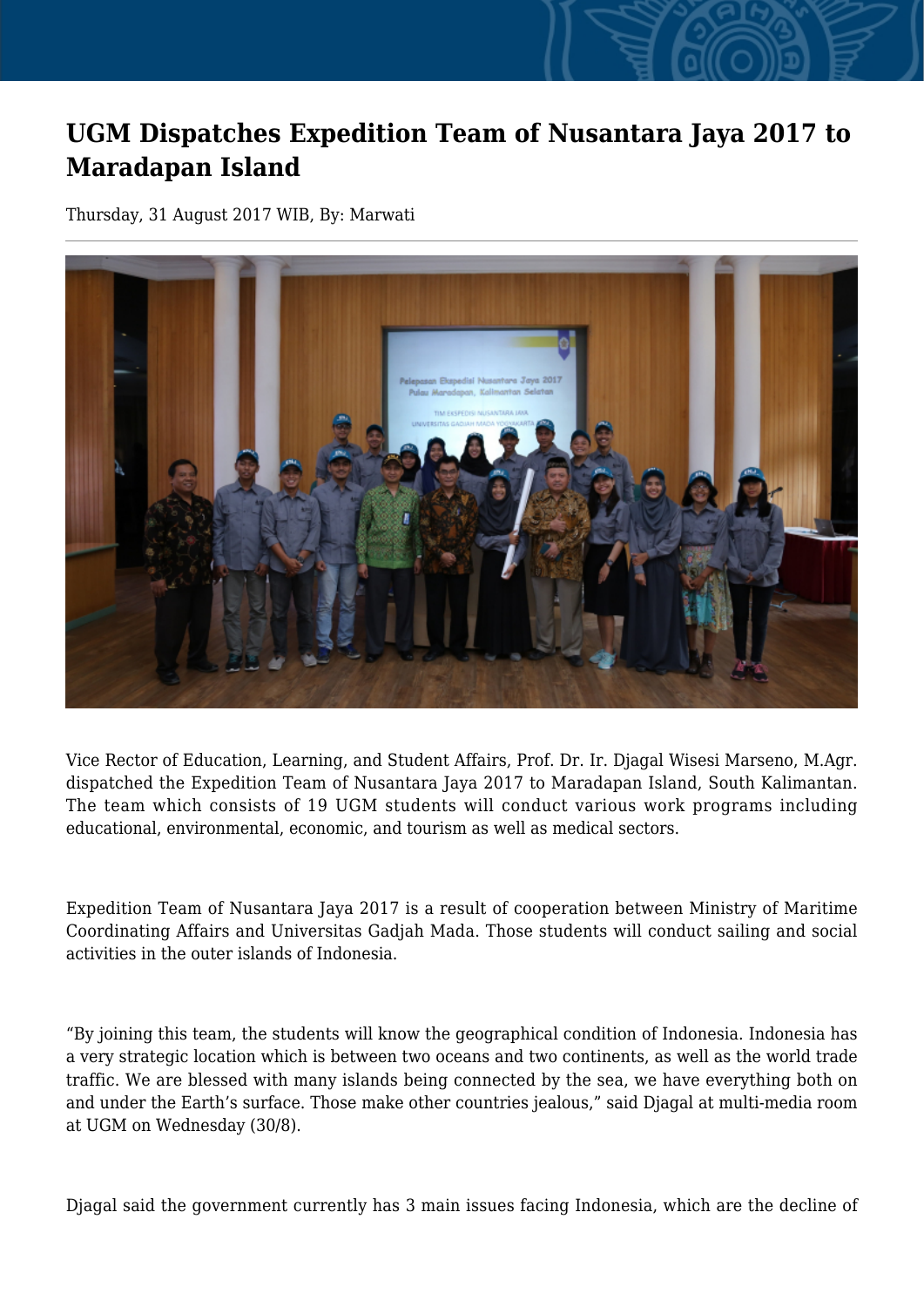nation's dignity, the weakening of the economic sector, and the degradation of the nation's personality. Those main issues are being solved using Tri Sakti approach which is the strengthening of the nation's dignity, the strengthening of the nation's economy and cultures.

Djagal Wiseso Marseno feels proud of the determination and intention of UGM students who join the expedition team in which they will know the geographic condition of Indonesia.

On the other hand, Sudrajat from the Secretariat of Deputy Head of Human Resource, Science, Technology, and Culture Coordination in the Coordinating Ministry of Maritime Affairs said the expedition team will strengthen the world maritime's axis. This program is expected to strengthen the communities in the outer islands.

Aside from facilitating this program, the Ministry also facilitates other programs. Therefore, the development will not only be conducted in Java and Kalimantan but also from Sabang city in the West until Merauke city in the East," said Sudrajat.

Lia Suci Kriswanti, the expedition team leader, said Marapadan Island is located in South Kalimantan Province with the number of population around 1,000 people whose main livelihoods are fishermen and gardener. Most of the local people in Marapadan Island only go to elementary school.

The road infrastructure is only cement and diesel-based lighting facility. As one of the little islands, Marapadan Island requires attention from the government.

"Minimum access of information and the community's economic and social condition encourage us to conduct an expedition to this island," said Lia Suci from Vocational School UGM.

Looking at the infeasible facilities and infrastructure, including educational, sanitary, and medical sectors, the expedition team will conduct a work program on education, environment, health, economy, and tourism. This community service is expected to increase their creativity and provide solutions to solve various problems and be able to realize welfare for the local people in Marapadan Island.

## **Related News**

- [Maritime Affairs Ministry Dispatches UGM Students for Nusantara Jaya Expedition 2018](http://ugm.ac.id/www.ugm.ac.id//en/news/13741-faculty-of-cultural-sciences-ugm-deploys-sangihe-expedition-team)
- [Diving Unit UGM Explores Underwater Beauty of West Bali](http://ugm.ac.id/www.ugm.ac.id//en/news/13705-ugm-diving-unit-ready-to-dive-in-bali)
- [Faculty of Cultural Sciences UGM Deploys Sangihe Expedition Team](http://ugm.ac.id/www.ugm.ac.id//en/news/14095-ugm-team-succeeds-revealing-sangihe-underwater-treasure)